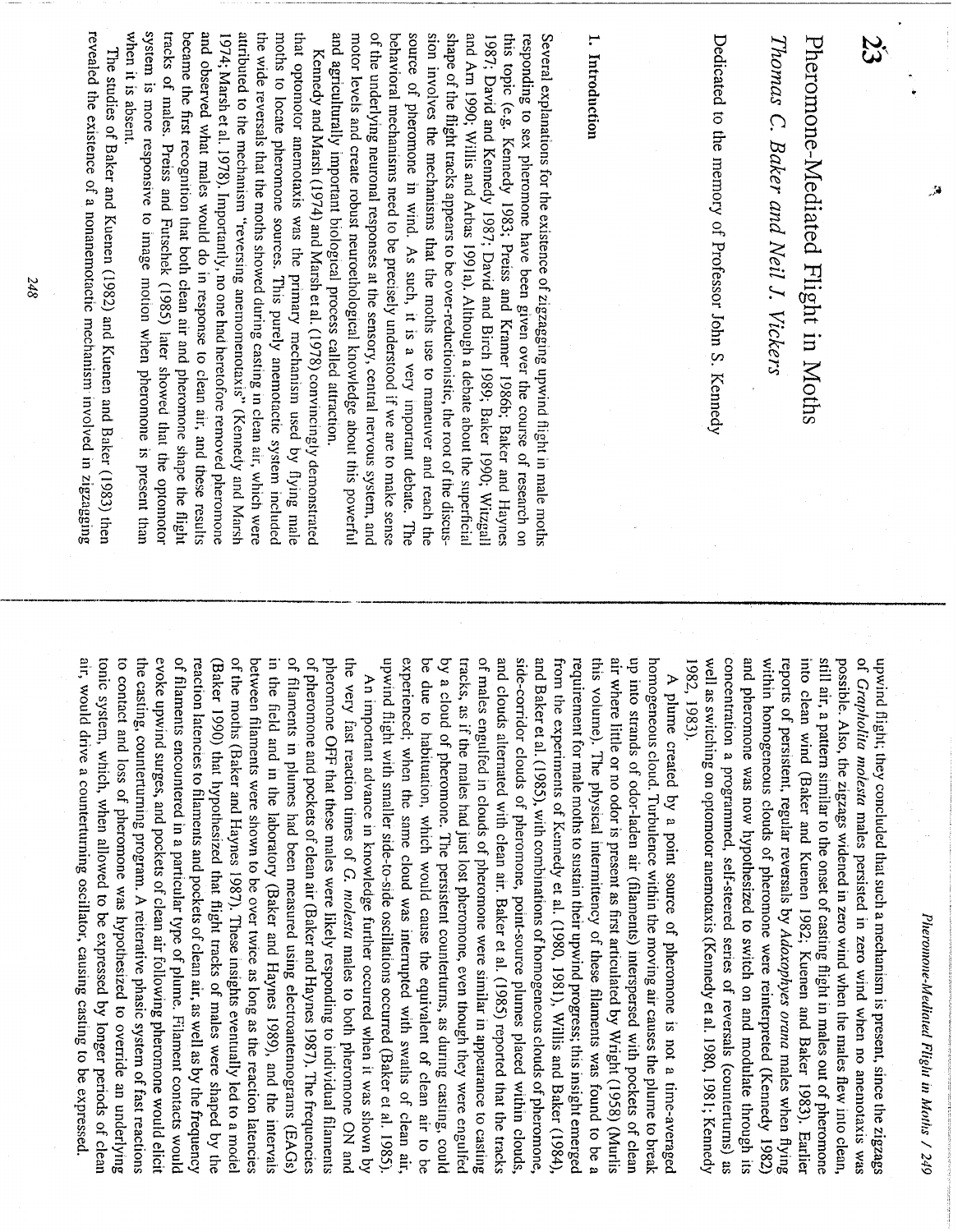# **3- <sup>1</sup>**/ *Thomas* C. *Baker* **wid** *Neil J. Vickvrs*

The'model (Baker 1990) emphasized for the first time that casting flight is eromone-mediated flight, even though it is initiated and persists in clean air a long time. This long-duration, tonic casting system in clean air was linked th the occurrence of large-scale turbulence that swings the wind and the plume create large pockets of odorless air. There is a need for a system to persist er long periods when clean air is present if recontact with filaments is to occur. nversely, the fast-acting phasic system of upwind surges was linked to the currence of small-scale turbulence that creates the plume's finely structured iments. The need for the surge to stop so quickly in clean air (i.e., to be so nsic) was attributed to the fact that the next pocket of clean air following a iment may be a big one due to large-scale turbulence, and to plunge too far wind in such a pocket is to move off-line from the source and also to move ay from the shifted plume (Baker 1990).

After the experiments of Kennedy et al. (1980,1981) and of Baker and Kuenen 182; also Kuenen and Baker 1983) a continuum was now hypothesized to exist tween (a) zigzagging triggered by pheromone and (b) casting triggered by 'an air (Kennedy 1983). Both types of tracks were said to involve a program counterturning and anemotaxis, with higher-frequency counterturning and )re upwind steering evoked by pheromone contact. Now, however, we believe it the counterturning reversals are expressed only when there is sufficient clean *following* pheromone relative to the response latencies of a particular species. iditionally, counterturning might be expressed when the male experiences lean" air after pheromone as a result of habituation when flying within a mogeneous cloud (Willis and Baker 1984; Baker et al. 1985; Kennedy et al. 80, 1981) or when flying through filaments that have excessive concentrations pheromone and thus render antenna1 neurons incapable of disadapting fast ough to respond to successive filaments (Baker et al. 1988), or when flying ough filaments of substandard blend quality (Witzgall and Am 1990).

Thus we currently believe (Baker 1990) that each above-threshold filament, stead of evoking a continuum of counterturning (from casting to zigzagging pending upon the above factors), causes an upwind surge; and it repeated intacts with pheromone filaments are frequent enough, then reiterative surging 11 occur, resulting in straight upwind flight (Baker 1990). Flight by all moths uld therefore be straight upwind if the filament quality and quantity are good sough relative to the reaction latencies of the species in question. If not, hybrid xtially surging and partially casting tracks would be produced (zigzagging icks), since clean air time interspersing filaments wouid allow periodic expreson of the counterturning program in between surges. Although this model Baker 1990) is superficially similar to the original idea of Kennedy and Marsh 974; straight upwind flight in pheromone, casting in clean air), it has the stinction of incorporating the nonanemotactic component, self-steered counterming, which previously had not been discovered (Baker and Kuenen 1982; uenen and Baker 1983). This model is also distinct from that of Kennedy (!983, !986), because straight upwind flight as potentially resulting in all moths from proper pheromone filament stimulation is now included.

In a recent series of experiments by two independent pheromone research groups, this hypothesis was given substantial support (Mafra-Neto and Card6 1994; Vickers and Baker 1994b). However, before detailing these most recent results, we would like to take some time to review the evidence for the counterturning program as an orientation mechanism, because doubts are still harbored by some groups about the existence of this mechanism (Witzgall and Arn !990; Witzgall this volume).

#### **2. Evidence for the Counterturning Program**

#### *2.1. Experiments in Zero* **Wind**

Preiss and Kramer (1986b) attributed the presence of zigzags in tracks to the inability of males to steer precisely upwind when in pheromone, and they did not recognize counterturning as an element used in pheromone-mediated flight. They hypothesized that because of optomotor error in detecting transverse image drift and attaining the desired  $0^{\circ}$  (straight upwind) set-point, males steer through too much of an angle off to one side of the windline. They then attempt to compensate by reversing direction and overshoot  $0^{\circ}$  in the opposite direction. However, experiments in zero wind with G. *mdesta* (Baker and Kuenen 1982; Kuenen and Baker 1983; Baker et al. 1984) and *Lymantria dispar* (David and Kennedy 1987) do not support this mechanism, but rather support the existence of counterturning. In pheromone, the zigzags of males of these two species continued *even in* zero wind and thus the Preiss and Kramer (1986b) mechanism could not be involved in the oscillations because there was no wind-induced drift to trigger any reversals (Baker and Kuenen 1982; Kuenen and Baker 1983; David and Kennedy 1987). Even more telling, when males zigzagging in a stationary pheromone plume (created by an instantaneous stopping of the wind) emerged into clean, still air, their reversals became wider and slower, with even more temporal and angular regularity than when in pheromone (Baker and Kuenen 1982; Kuenen and Baker 1983; David and Kennedy 1987). These tracks in clean zero wind, characteristic of casting flight in clean air but again occurring *without*  the aid of wind-induced transverse drift, exhibited the temporally regular reversals characteristic of casting as well. Thus, pheromone exposure has also been shown to modulate the self-steered counterturning program, devoid of any possible changes in an anemotactic error function.

In another study, males took off in zigzagging flight in zero wind in pheromone, but Hew with no zigzags in clean, still air (Baker et al. 1984). Thus, counterturns can *originate* in males exposed to pheromone under windless conditions without the need for wind to establish some kind of turning pattern prior to wind stoppage (Baker et al. 1984). The ability of pheromone to initiate counterturns in zero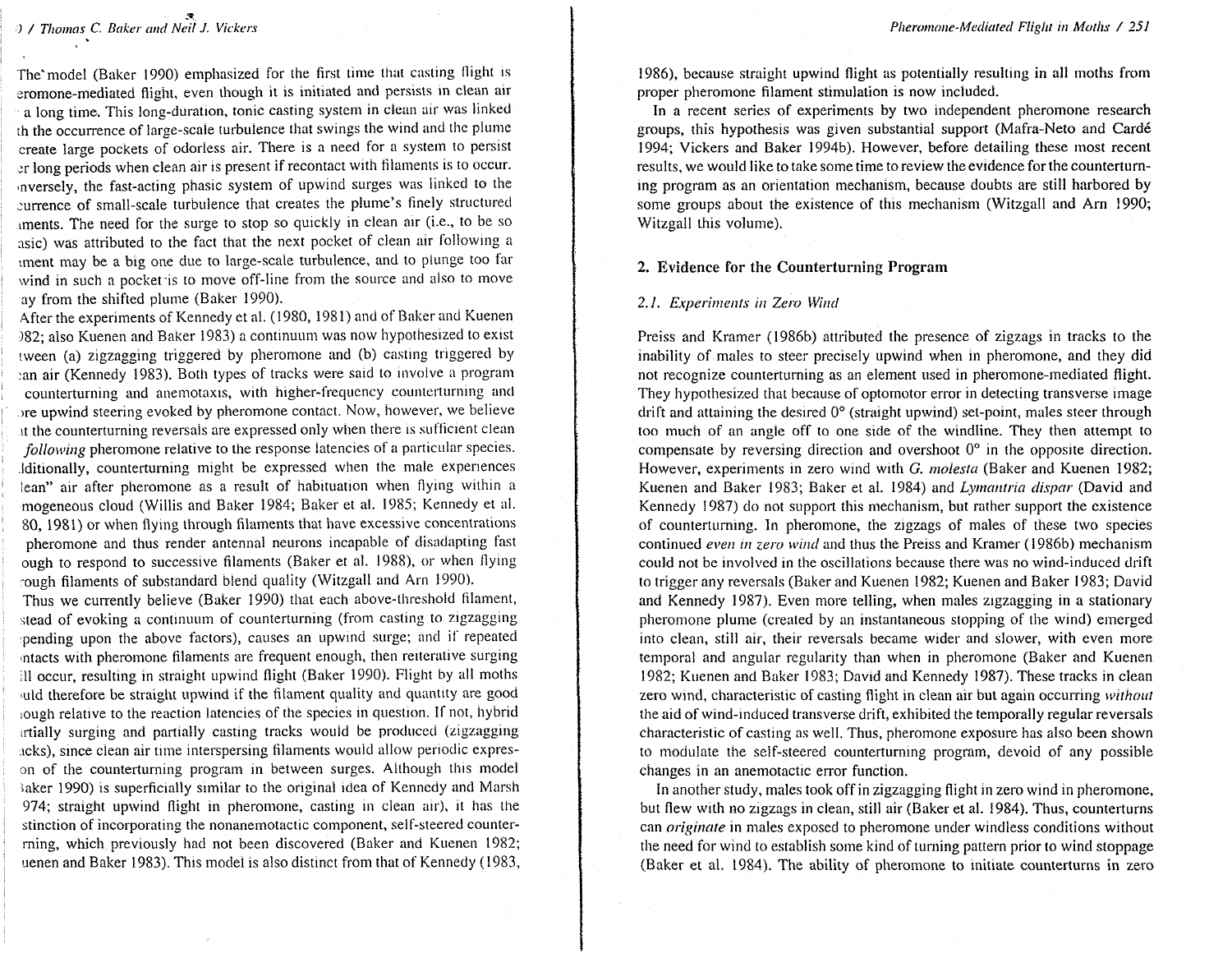#### 252 / Thomas C. Baker and Neil J. Vickers

wind further establishes this self-steered system as a component distinct from anemotaxis in pheromone-mediated flight.

There is no evidence that moths that counterturn in zero wind do so with the aid of optical feedback, even though their successive turns have an angular regularity (Baker et al. 1984) in addition to a temporal regularity. If moths were using such optical feedback, perhaps it would involve a change in the **sign** of direction of rotation of their visual flow field, with males turning clockwise or anticlockwise until they receive a certain amount of rotational stimulation from their own movements and then reverse the movements. On the other hand, the regularity in the number of degrees turned may be due to the regularity of the tempo of counterturning in the two moth species in which these experiments have been performed (Baker and Kuenen 1982; Kuenen and Baker 1983; Baker et al. 1984; David and Kennedy 1987), which would fortuitously take the moth through a prescribed amount of degrees before the turn reversal generator is activated. Thus, without external feedback, such an internal program could conceivably produce an orderly succession of angular amplitudes during regular reversals in turning. When there is wind, the addition of drift may help trigger a turn back before the full number of rotational degrees has been accrued (David and Kennedy 1987) because transverse image motion may add to the degrees apparently turned through or may help trigger a reversal.

#### *2.2. Regularity of the* Turning *Tempo*

**A** program of counterturning with or without wind should be characterized by either an angular or a temporal regularity in the reversals; this regularity is quite obvious in clean air in the three species in which it has been analyzed;  $G$ . *molesta*, L. *dispar,* and Amyelois transitella (Von Keyserlingk 1984; David and Kennedy 1987; Haynes and Baker 1989). In clean wind, the temporal regularity of the reversals during casting is striking (Figs. 23.1A–C) and is evidence for a program of temporally regular oscillations that in wind is now polarized by optomotor anemotaxis to result in a spatial distribution of track angles that are centered about the windline. There was also clearly an angular and temporal regularity

Figure  $23.1$ . The tempo of casting flight in clean wind as indicated by the lateral positions of males of three species plotted against time. (a) G. *molesta* male's lateral position (cm) in the wind tunnel while flying upwind in pheromone (left of clear arrow), while casting after pheromone loss (right of clear arrow), and after regaining the plume that has shifted over (right of black arrow). Note regular but diminishing tempo of turns as the exposure to clean air continues. [From Von Keyserlingk (19841.1 **(b) A. itciwellci** female (top) and male (bottom) flight tracks during casting after losing odor plume (right of dashed line in both figures). [From Haynes and Baker (1989).] (c) *L. dispar* male's tempo of Counterturning during casting flight in wind, as measured by track angle (top) and turning rate (bottom). [From David and Kennedy (1987).]

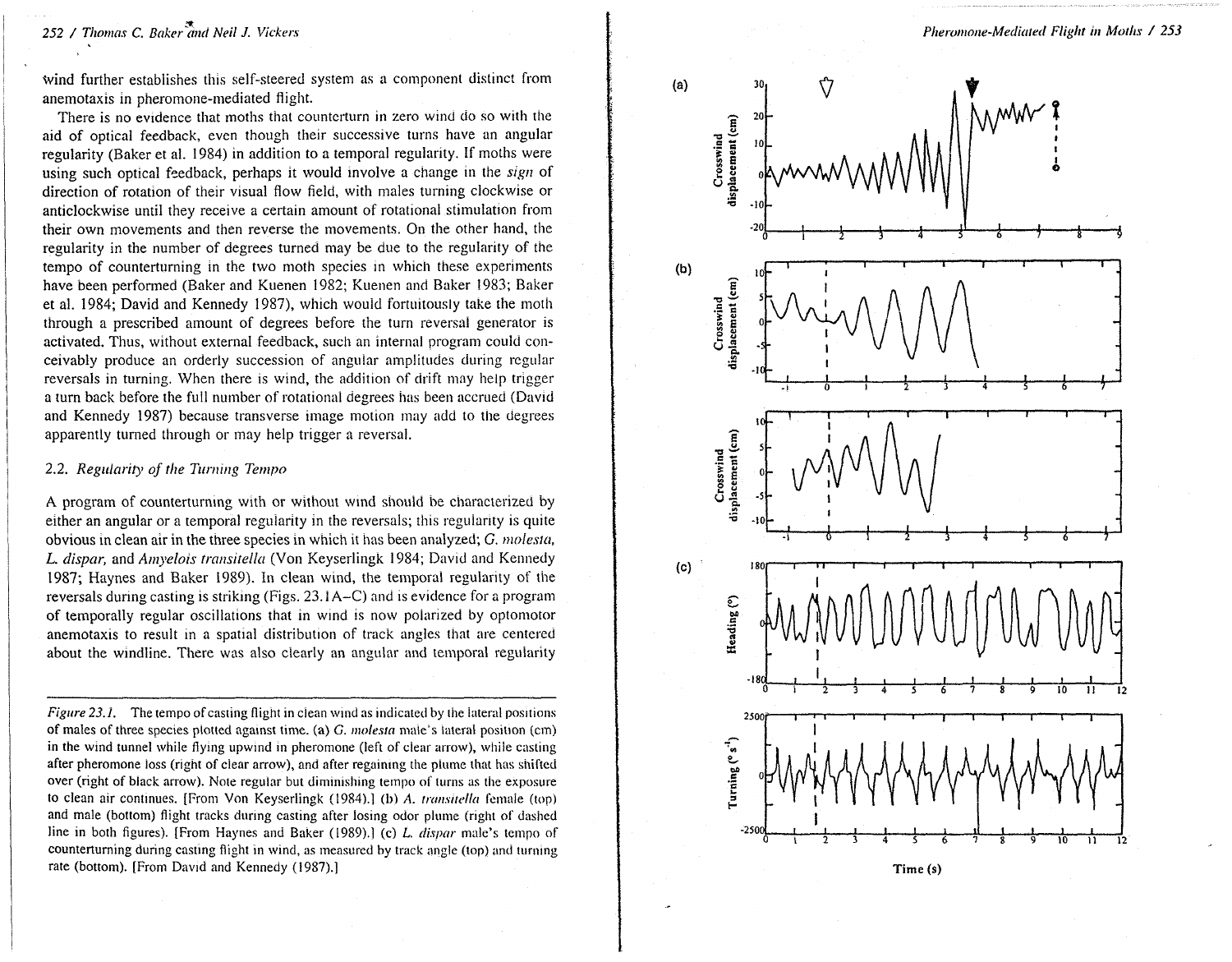#### **<sup>254</sup>**/ *Thomas C. Bciker &I Neil J. Vickers*

when moths flew in pheromone in zero wind (Baker and Kuenen 1982; Kuenen and Baker 1983; Baker et al. 1984) as well as out of pheromone during casting in zero wind (Baker and Kuenen 1982; Kuenen and Baker 1983; David and Kennedy 1987), the regularly repeating magnitude of successive angles but of opposite rotation providing evidence for a regularly timed reversal of direction. As the program of counterturns slows in tempo following the time since pheromone loss (Fig. 23.2), contact with pheromone can truncate the program and

LOSE PLUME 0.40 **r p r cose right** SHIFTING WIND **11EQ LEFT** TO 2007 THE CONTRACT CONTRACT CONTRACT CONTRACT CONTRACT CONTRACT CONTRACT CONTRACT CONTRACT CONTRACT CONTRACT CONTRACT CONTRACT CONTRACT CONTRACT CONTRACT CONTRACT CONTRACT CONTRACT CONTRACT CONTRACT CONTR 0.35 0 RIGHT DURATION (sec) 0.30  $0.25$ REGAIN PLUME  $0.20$  $0.15$  $\prod$  $0.10$ **-3**   $-2$  $-1$  $\Omega$  $\overline{2}$  $\mathbf{3}$  $5 - 9$ **REVERSAL NUMBER**  DURATION (sec) FOLLOW PLUME  $0.25$ **0** LEFT<br>□ RIGHT **SHIFTING WIND** RIGHT AFTER SHIFT  $0.20$  $0.15$  $0.10$ 

**REVERSAL NUMBER** 

*Figure 23.2.* The mean inter-reversal durations of 20 G. *molesta* males that lost the plume completely and began casting (top) and of 16 males that followed the plume across and reiteratively recontacted the plume before each left-nand track leg (bottom) during an experimentally produced wind-shift of 35°. Shaded bars are during left-hand legs, while white bars are during right-hand legs, at the indicated reversal number before or after losing the plume and after regaining it (top), or before, during, and after the windshift (bottom). Note the regular, incremental increase in the inter-reversal duration (top) as time since pheromone contact increases, which is indicative of a retarding of the tempo of counterturning with time after pheromone contact. The tempo returns to a faster state immediately after the plume is contacted again, as well as on each leftward leg after plume contact (bottom). [From Baker and Haynes (1987).]

create shorter-duration reversals to narrow the track during an upwind surge (Baker and Haynes 1987). Exposure to clean air, beginning even on the next reversal, was shown to allow the program to begin to be expressed again and to play out with increasingly retarded reversals unless it was interrupted once more by contact with pheromone. Thus, it may be that the upwind surge is coincident with the suppression of the *expression* of casting. The results of Kanzaki et al. (1 994; see also Kanzaki this volume) with walking *Bombyx won* seem to indicate that this type of system is operating to produce reiterative straight-line rapid surges with successive pulses of pheromone that decay into increasingly greater side-to-side oscillations as the time since contact with a filament lengthens.

The reiterative interception of filaments on rightward track legs and clean air on leftward track legs revealed the rapid resetting and relaxation of the counterturning frequency, contributing to sawtooth-shaped, asymmetric tracks in males flying in an experimentally shifted plume or along a side corridor of pheromone (Baker and Haynes 1987). Thus, Baker (1990) hypothesized that it is just a question of how long it has been since the last pheromone filament was contacted and the moths' typical species-specific latency to begin casting that will determine how much casting can be expressed before a filament causes an upwind surge and resets the counterturning program. In combination with a resetting of the anemotactic system to straighter upwind, either straight-upwind or zigzagging upwind flight would occur, depending upon the above factors.

#### *2.3. The Question of Bimodality of Track Angles*

Much has been made lately of the question of bimodality or unimodality of track and course angles in the analysis of male flight tracks. Preiss and Kramer (1986b) considered such bimodality to be merely an extension of the anemotactic error system that is modulated by pheromone loss. Witzgall and Arn (1990) considered bimodality to be a function of the quality of pheromone used, with the poorer blend quality presumably increasing the imprecision of upwind steering as per the Preiss and Kramer model. Baker (1990) and Kaissling and Kramer (1990) viewed the amount of bimodality as being a function of the amount of casting that is expressed in a given track. Purely upwind, unimodal distributions would indicate that filaments of sufficient quality are being encountered by the male with such frequency that reiterative phasic upwind surges are evoked, to the exclusion of the counterturning program. Even brief episodes of casting thus could not occur in what little clean air is present between filaments.

All species of moths examined thus far in free flight begin casting when emerging into clean air from a pheromone- or host-odor plume. It is during casting that bimodality in track and course angle distributions are always and most obviously present (Fig. 23.3). Therefore, it is logical to conclude that the degree of bimodality in a distribution of track angles in moths flying upwind to pheromone should be an indication of the amount of casting that is being expressed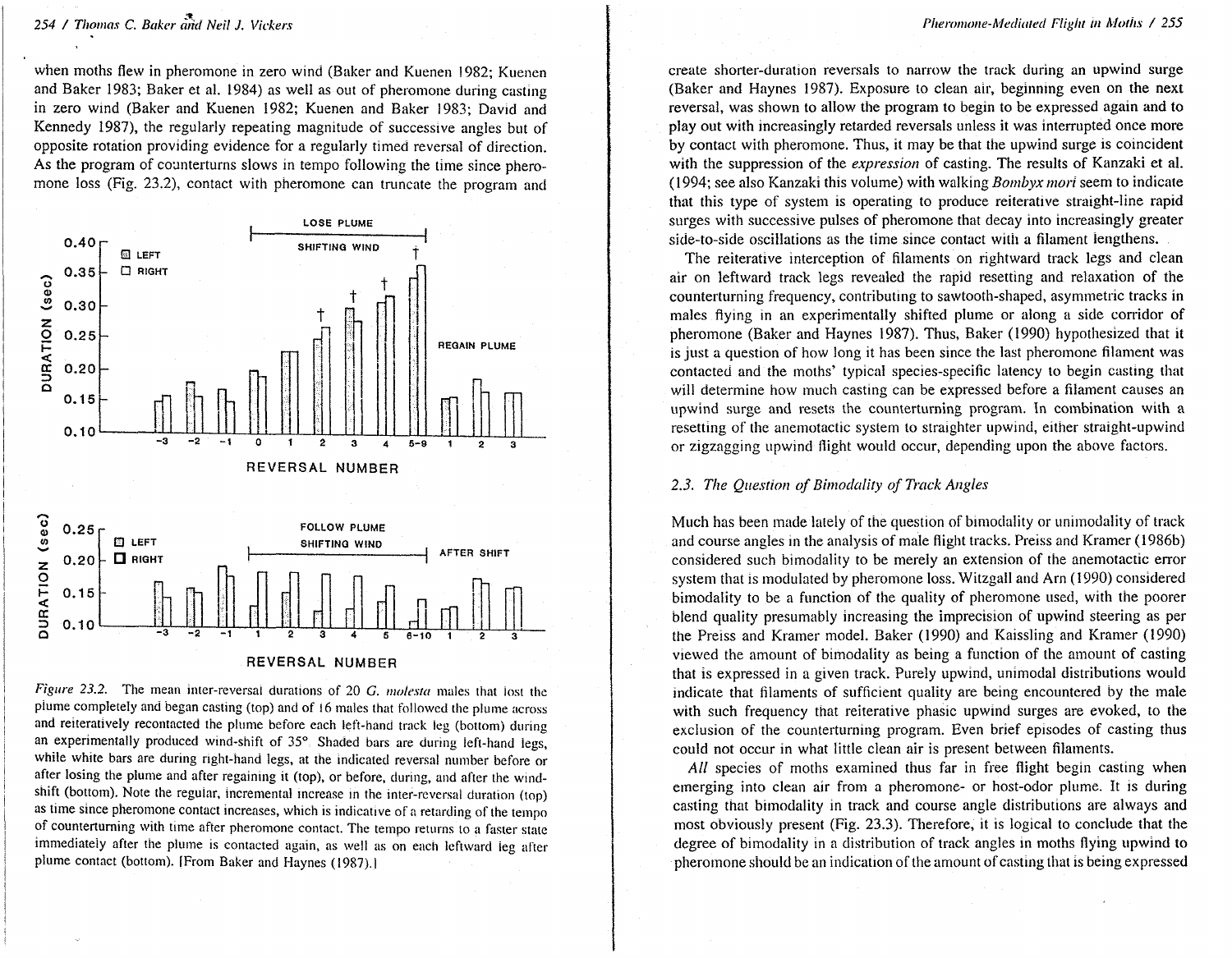

in that track, or, in other words, an indication of the amount of clean air that the moth is experiencing (Fig. 23.3). Unimodal tracks of males of some species flying in pheromone plumes are not proof that a counterturning program is not used by such males, only that under the conditions used to evoke such flight, there is not enough clean air in which to observe casting as the expression of the counterturning program. As mentioned above, all moths show bimodality of course and track angles during casting. However, during flight in a pheromone plume, it is known that unimodality is dependent on the species, the wind speed (Willis and Card6 1990; Willis and Arbas 199la; Willis et al. 1991), and other conditions such as pheromone blend quality (Witzgall and Arn 1990), which may or may not result in bimodality of the distributions of track and course angles.

The work of Preiss and Kramer (1986b) in which removal of pheromone caused no obvious counterturning-based casting flight is the only exception to clean-air casting in moths. However, the moths in their experiments were not in free flight. Rather, they were tethered and could only rotate in the yaw plane; their ability to roll or change their pitch, both known to occur in free flight as part of normal maneuvering, was restricted. As outlined by David and Kennedy (1987), there are many problems with the tethering technique used by Preiss and Kramer (1986b) that restricted normal male maneuvers, as well as with the pheromone delivery technique, all of which could explain the unusual behavior seen in these experiments. In *Lobesia botrana,* the other species for which it is claimed that no counterturning occurs (when natural pheromone is used), casting flight in clean air has never been attempted to be evoked by removing pheromone (Witzgall and Am 1990), and so the story is incomplete for this species.

#### *2.4. The Question of Blend Quality*

Witzgall and Arn (1990), who, similar to Preiss and Kramer (1986), questioned the need to invoke the counterturning program as a mechanism in pheromone source location, stated, "It is worth noting that most hypotheses on an internal counterturning program have been derived from experiments with synthetic compounds." This statement is incorrect, however, because in actuality the hypotheses supporting a counterturning program [or "reversing anemomenotaxis" of Kennedy and Marsh (1974)] were derived by using *clean air following pheromone* to evoke casting flight. A self-steered counterturning program, in addition to anemotaxis, is an important and most obvious underlying element to casting flight in clean wind (see above). In all species that have been examined, clean air following pheromone exposure reliably turns on casting flight, regardless of which blends of pheromone, synthetic or natural, are used.

Interestingly, the experiments of Haynes and Baker (1989), cited by Witzgall and Am (1990) as an example of the value of using natural pheromone to produce nearly straight upwind flight in plumes, also included the evocation of casting flight in clean air following removal of these plumes of pheromone for males,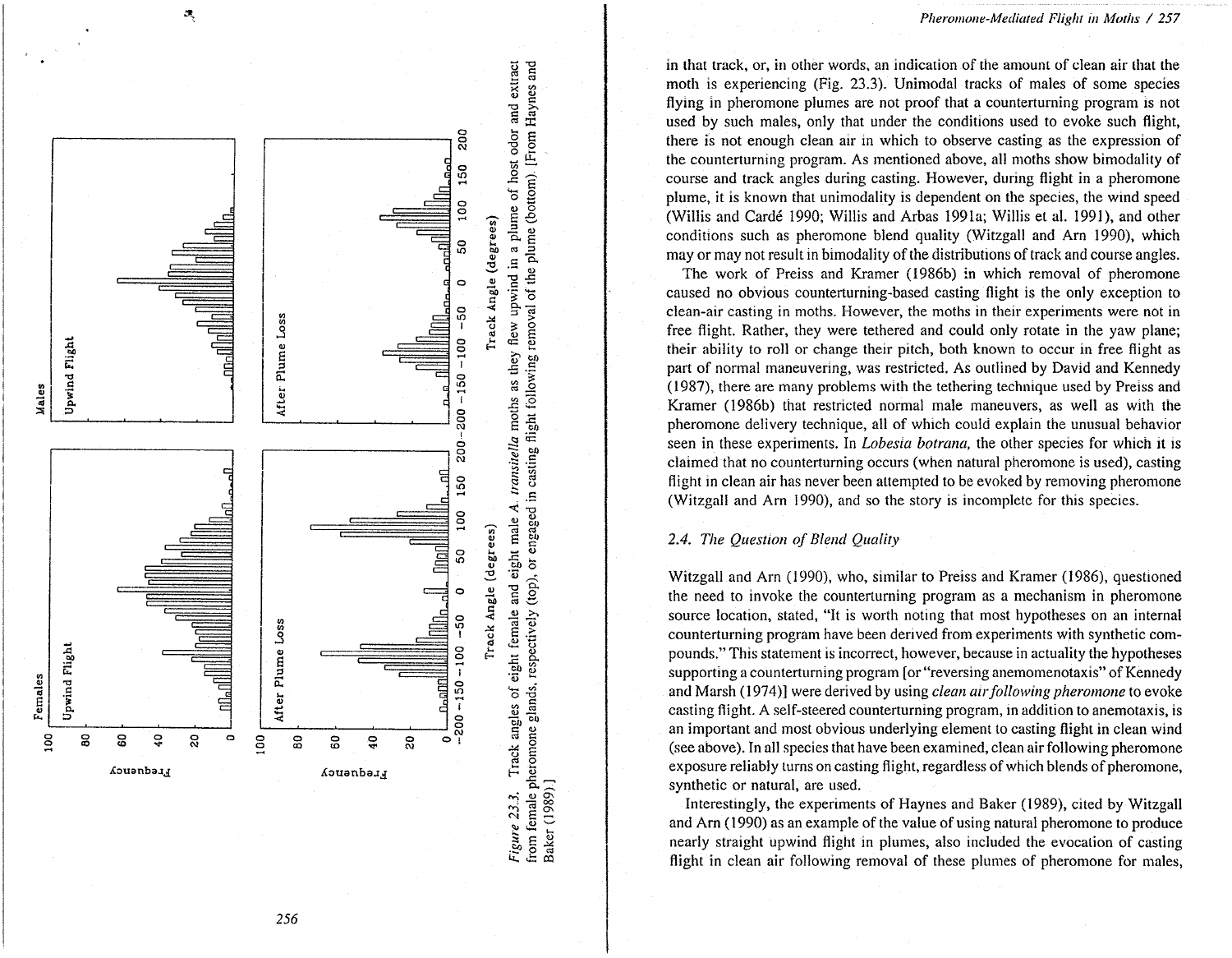or.of natural host odor for females. Thus, even with optimal natural pheromone, it is only a matter of time before males will express counterturning-based casting after pheromone is removed and clean air is experienced [see also Willis and Arbas (199la) for comparisons of male and female casting after gland-derived pheromone and host-odor loss, respectively]. It is not difficult to imagine then that even in such plumes of natural odors, the latency of the transformation of upwind flight into casting flight and the amount of time that elapses between contact with filaments will determine how frequently casting will be expressed and therefore how zigzaggy the track will be (how bimodally distributed the track angles will be) (Baker 1990). If filament contact is just frequent enough to prevent casting from being expressed (the interval between filament contacts is just shorter than the postfilament casting latency), then the missing of a filament will cause the beginning of counterturning to be expressed. Some short episodes of casting can be seen even in these flight tracks to natural odor (see Fig. 1 of Baker and Haynes 1987). The absence of filaments, such as in a large pocket of clean air due to large-scale turbulence, will allow the casting program of counterturns to be expressed even more fully.

Poorer-quality filaments will be less likely to be above threshold (less likeiy to cause upwind surges) than better-quality filaments. Such relationships between pheromone blend quality and upwind flight thresholds have been demonstrated repeatedly (Baker et al. 1981; Linn et al. 1984, 1986a), with off-blends being able to evoke sustained upwind flight, but at higher concentrations than optimal blends. When projected to the level of individual filaments, blend threshold differences of this type should translate into a lower *effective* frequency of filament contact by males flying in suboptimal blends and result in more clean-air time for casting to be expressed. Such is probably the case in the zigzagging tracks of male L. *botrana* (Witzgall and Arn 1990) when the (imperfect) synthetic blend was used compared to straighter tracks in response to the natural blend. More casting will be initiated and fewer upwind surges will occur in such plumes, and the tracks will thus exhibit more bimodality of course and track angles than flight in the natural plume, even though the physical structure (filament frequency) will be on average the same in both. The effective filament frequency will be greater in the optimal, natural plume of pheromone to which the male's threshold for responding to filaments is lower. It is thus not surprising that an optimal blend and emission rate, as afforded by calling females, should produce more direct and less zigzaggy upwind flight than will a synthetic blend.

Synthetic blends are not per se the cause of zigzagging flight tracks, since, as mentioned above, the interaction offilamentencounterrate, moth reaction latencies, and filament blend quality and concentration all shape the track, and a synthetic blend at one filament frequency that causes zigzagging tracks can cause straight upwind flight when the filament frequency is increased to produce only successive surges (see below) (Mafra-Neto and Card6 ! 994; Vickers and Baker 1994b). Conversely, the use of natural pheromone or an optimal synthetic pheromone blend will not ensure straight upwind flight if the plume structure is suboptimal.

#### **3. Recent Advances**

It is clear from past data and from recent experiments that the amount of bimodality of track or course angles in moth flight tracks is an indication of how much casting is occurring in these tracks, and the amount of casting is a measure of how frequently filaments of sufficient quality and concentration are being encountered by antennae to evoke upwind surges. This is quite apparent in the recent results of Mafra-Neto and Card6 (1994) and Vickers and Baker (1994b) in two different species of moths. The following is a summary of the findings of Vickers and Baker (1994b). A summary of Mafra-Neto and Cardé's (1994) results can be found in Cardé and Mafra-Neto (this volume).

Vickers and Baker (!994b) characterized single upwind surges of flying male *Heliothis virescens* moths in response to individual strands of pheromone generated experimentally in a wind tunnel, using a pulsing device. All males flying upwind in a 10-filament sec<sup>-1</sup> pulsed plume responded to the truncation of the plume by casting. Males that intercepted one of the last filaments produced by the pulsing device prior to plume truncation began casting within an average of 0.27 sec. Of these casting males,  $32\%$  (n = 192) subsequently responded to a single filament by making a short upwind surge followed by a reversion to casting. In many cases the complete sequence of casting following plume truncation, interception of a single pulse, ensuing surge, and lapse back to casting flight was not captured entirely within the camera's field of view. Hence, only 13 (or 7%) of the responding males' tracks could be used. No casting males exhibited any upwind displacement in the control where no filament was generated.

The latency between filament interception and the surge was found to average 0.30 sec, while the surge itself had an average duration of 0.38 sec. The males covered an average of 13.4 cm in the upwind direction during this time. By calculating average track angles and average ground speeds for each 1130th of a second, synchronized by the passage of the filament past each of the 13 responding moths, we produced an average cast-surge-cast track that then served as a template for later comparisons (Vickers and Baker 19940). Counterturning frequencies, higher during  $(3.33$  counterturns sec<sup>-1</sup>) and lower before and after  $(2.38$  counterturns  $sec^{-1}$ ) the surge, were also integrated into the cast-surge-cast template (Vickers and Baker 1994b).

When flown upwind to pulsed plumes generated at varying frequencies, males exhibited the template for a single iteration, complete with cross-wind casting both before and after the straighter upwind surging portion, at the lowest frequency capable of sustaining successful upwind flight to the source, as hypothesized by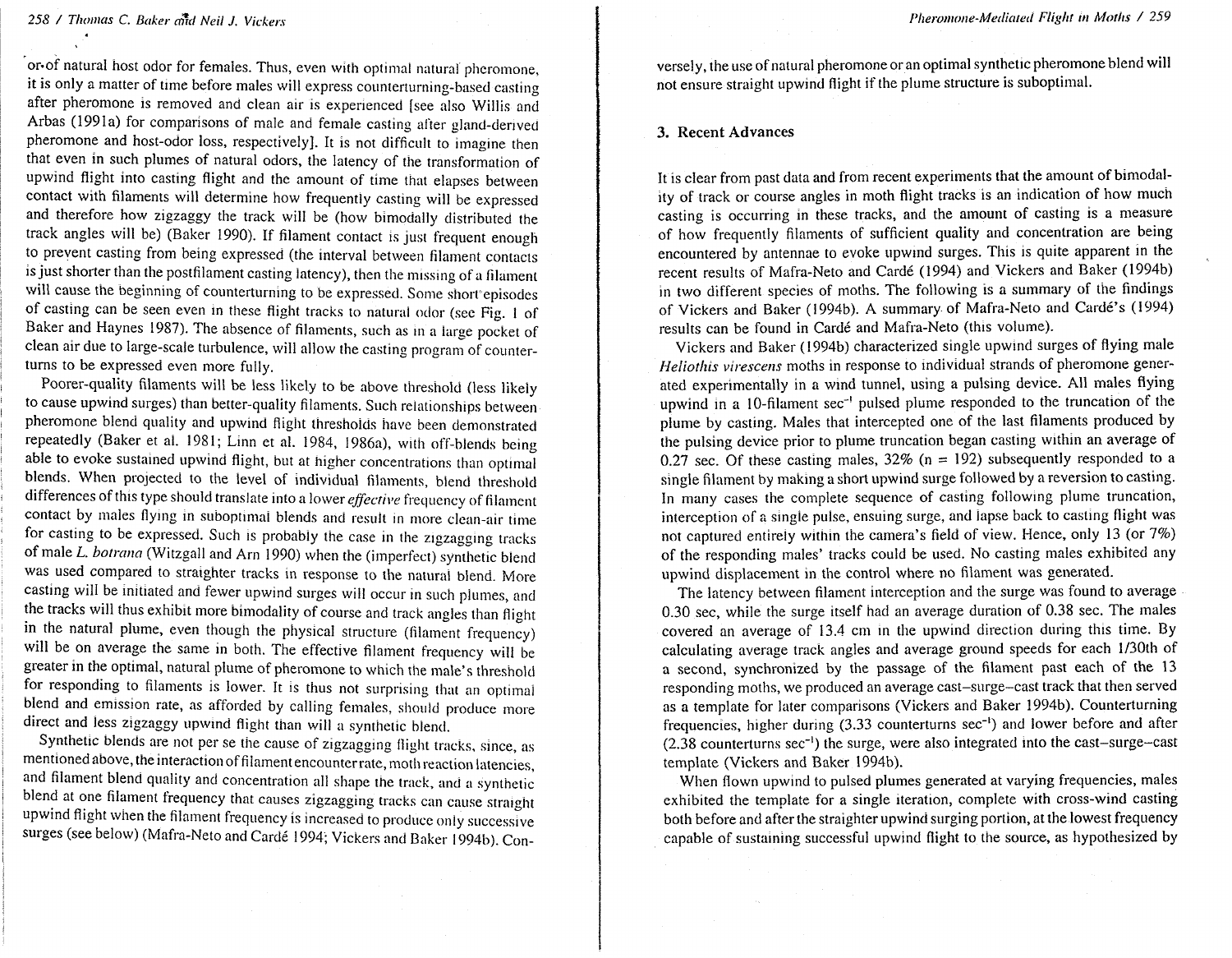#### 260 / Thomas C. Bakersand Neil J. Vickers

an earlier models (Baker 1990; Kaissling and Kramer 1990). Also as predicted, when the pulse generation rate was increased and filament contact by males became more frequent, only the straightest upwind portions of the surges were reiterated, producing direct upwind flight with little cross-wind casting (Fig. 23.4).

Males were not able to fly upwind in plumes consisting of fewer than **4**  filaments per second, although they did become activated and cast for short periods of time above the take-off point. This is in close agreement with our previous observational accounts detailing males' ability to fly upwind in pulsed plumes generated at various frequencies (Vickers 1992; Vickers and Baker 1992). The tracks in response to 4 filaments sec<sup>-1</sup> (Fig. 23.4) were tortuous in shape with a bimodal distribution of track angle vectors around  $\pm$  90 $^{\circ}$  indicative of more cross-wind casting flight. In contrast, at 10 filaments sec<sup>-1</sup>, where many tracks had extended periods of nearly straight upwind flight and fewer periods of cross-wind casting, track angles were unimodally distributed about  $0^{\circ}$ . At 5 filaments  $sec^{-1}$  (Fig. 23.4) the shape of the flight tracks and the distribution of track angles were intermediate in appearance between those of the 4-filament  $sec^{-1}$  and 10-filament  $sec^{-1}$  frequencies. Since only filament frequency was varied in these experiments, the more straight upwind distribution of track angles cannot be attributed to a compensatory response to changes in wind velocity.

Many of the actual flight tracks produced in response to 4 filaments sec<sup>-1</sup>, a sufficient frequency to sustain upwind flight, exhibit identifiable templates of an average moth responding to a single pulse (surge) followed by clean air (cast) strung together in succession (Fig. 23.4). Occasionally males ceased upwind progress at the higher pulse frequencies. Importantly, the initial upwind movement following interception of the pulses anew (since upwind progress was never observed in males casting in clean air) resembled the surge part of the cast-surge-

Figure 23.4. (a) Flight tracks (Actual) of two male  $H$ . virescens in response to a pulsed plume generated at 4 filaments  $sec^{-1}$ . The cast-surge-cast template (Template) (Vickers and Baker 1994b) laid end to end indicates that the upwind progress of these males is due to the repetitive evocation of single surges interspersed by casting. **(b)** Two flight tracks of males responding to a pulsed plume generated at a rate of 5 filaments sec<sup>-1</sup>. The tracks are more upwind than tracks of males flying to 4 filaments sec"' and less upwind than those of males responding to plumes generated at  $10$  filaments  $sec^{-1}$ . This is reflected by the intermediate distribution of track angle vectors. The tracks are now not obviously composed entirely of the cast-surge-cast template laid end to end (us at **4** filaments sec"'), but there are instances when the template does reveal itself within the flight track. (c) Flight tracks of two males in response to a plume generated at a rate of 10 filaments  $\sec^{-1}$ . The middle, upwindmost part of the surge is reiteratively evoked by fast filament contact resulting in straighter upwind tracks compared to 4 and 5 filaments sec<sup>-1</sup>, respectively. When males did lose the train of pulses at these higher production rates (lower Actual track), the initial part of the recovery following pulse recontact resembled the first part of the Cast-surge-cast template, before becoming canalized more upwind once again.

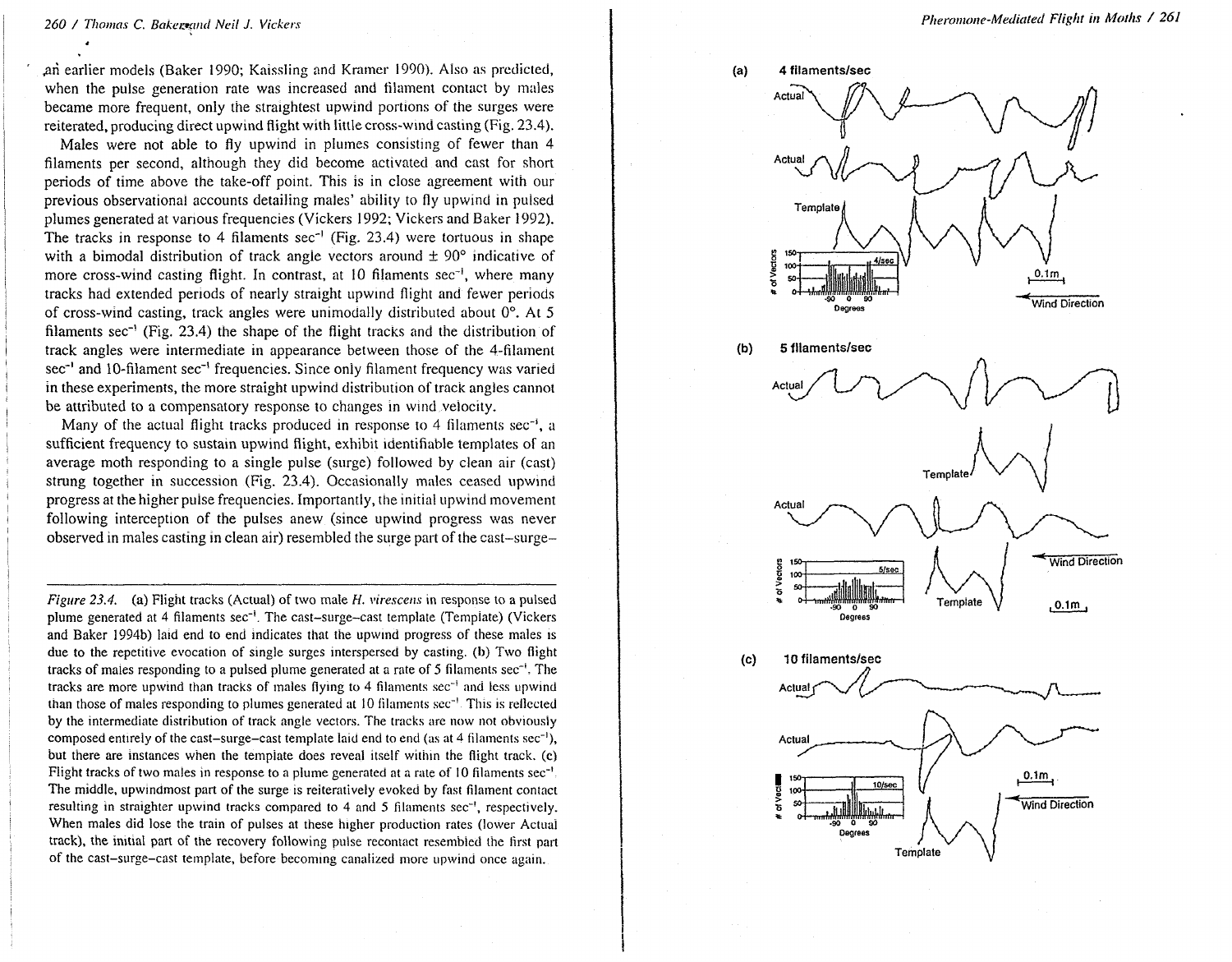#### *<sup>262</sup>*/ *Thomas* C. **Baker È7i** *Nril* **J. Vicki-rs**

(fast template (Fig. 23.4). Thereafter the tracks became canalized directly upwind because faster contact with filaments resulted in the repeated evocation of only the middle, upwindmost section of the surge without time for casting to be expressed within the shorter time-span pockets of clean air.

In-flight EAGs made from males in free flight upwind in a pheromone plume further support the idea that reiterated straight surges occur when a high frequency of filaments is encountered under the usual point-source pheromone plume conditions and results in more direct upwind flight (Vickers and Baker 1994b). Intervals between successive hits with pheromone, as indicated by EAG activity, showed that males making relatively steady upwind progress with no overt casting intercepted more than 5 filaments sec"' (mean interval: 0.19 sec), which was greater than for males flying crosswind (less than 4 filaments sec<sup>-1</sup>; mean interval: 0.28 sec) or for antennae held stationary in the plume before flight (3.4 filaments sec<sup>-1</sup>) (Vickers and Baker 1994b).

In-flight EAGs also showed that when filament contacts cease, the casting, counterturning program begins to be expressed after a latency period of 0.30 sec. Males that were flying crosswind upon encountering a filament turned their tracks upwind in an average of 0.23 sec following contact. These response latencies, this time measured in a typical pheromone plume emitted by a standard dispenser, correspond closely to the results from the single-pulse experiment confirming that the surge duration in response to pheromone was 0.38 sec before reverting to casting flight, and then casting males responded to a filament itself within 0.30 sec.

With the recent realization of the importance of measuring reaction times to odor onset and loss as being critical to understanding odor-mediated orientation by moths (Baker 1989b, 1990), it is not surprising that the reaction times to odor loss have only been estimated for a few species (Marsh et al. 1978; Baker and Haynes 1987; Baker and Vogt 1988; Haynes and Baker 1989; Willis and Arbas 199la: Vickers 1992). Moreover, only in G. *molesta* (Baker and Haynes 1987), and H. *virescens* (Vickers 1992; Vickers and Baker 1994b) have the response

*Figure 23.5.* Flight tracks of two males viewed from above together with the simultaneotisly recorded electroantennogram activity of a third antenna transported by each flying male. The first male (a) is hit by one filament just before, and two filaments just as, it takes flight, producing an upwind trajectory. During this surge, the male is hit by three filaments (gaps between filaments are F-#I, 0.18 sec; #I-#?, 0.18 sec; and *#2-#3,* 0.08 sec). Filament **#1** appears to have no effect on the behavior because after the average 0.23-sec latency period, now 0.26 sec later (just after  $#3$ ), the moth begins to go into casting flight across the windline to the left. Filaments #2 and #3 occurred too late in the Surge to prevent this cast, but 0.27 sec later (and before casting is fully established) the moth does begin another upwind surge. The male then contacts three more filaments in quick succession-filaments #4 (0.17 sec after #3), #5 (0.23 sec after #4), and #6 (0.13 sec after #5)—and these are apparently sufficiently frequent to sustain the upwind movement.



*Figure 23.5. (Con't.)* Following filament #6, the moth turns its track across the windline after 0.5 sec without filament contact. In **(b)** the male initiates flight in the upwind direction. Almost at take-off he receives a filament and then again shortly after taking flight (0.27 see #I). Upwind flight appears to be sustained owing to the sequential arrival of filaments with short gaps between them (0.20 sec #I-#2; 0.07 sec #2-#3; 0.08 sec **#3-#4;** 0.17 sec #4-#5). After filament #5, there is a latency period of 0.43 sec without further contact with pheromone filaments before the male turns its track crosswind on a casting leg. [From Vickers and Baker (1994b).]